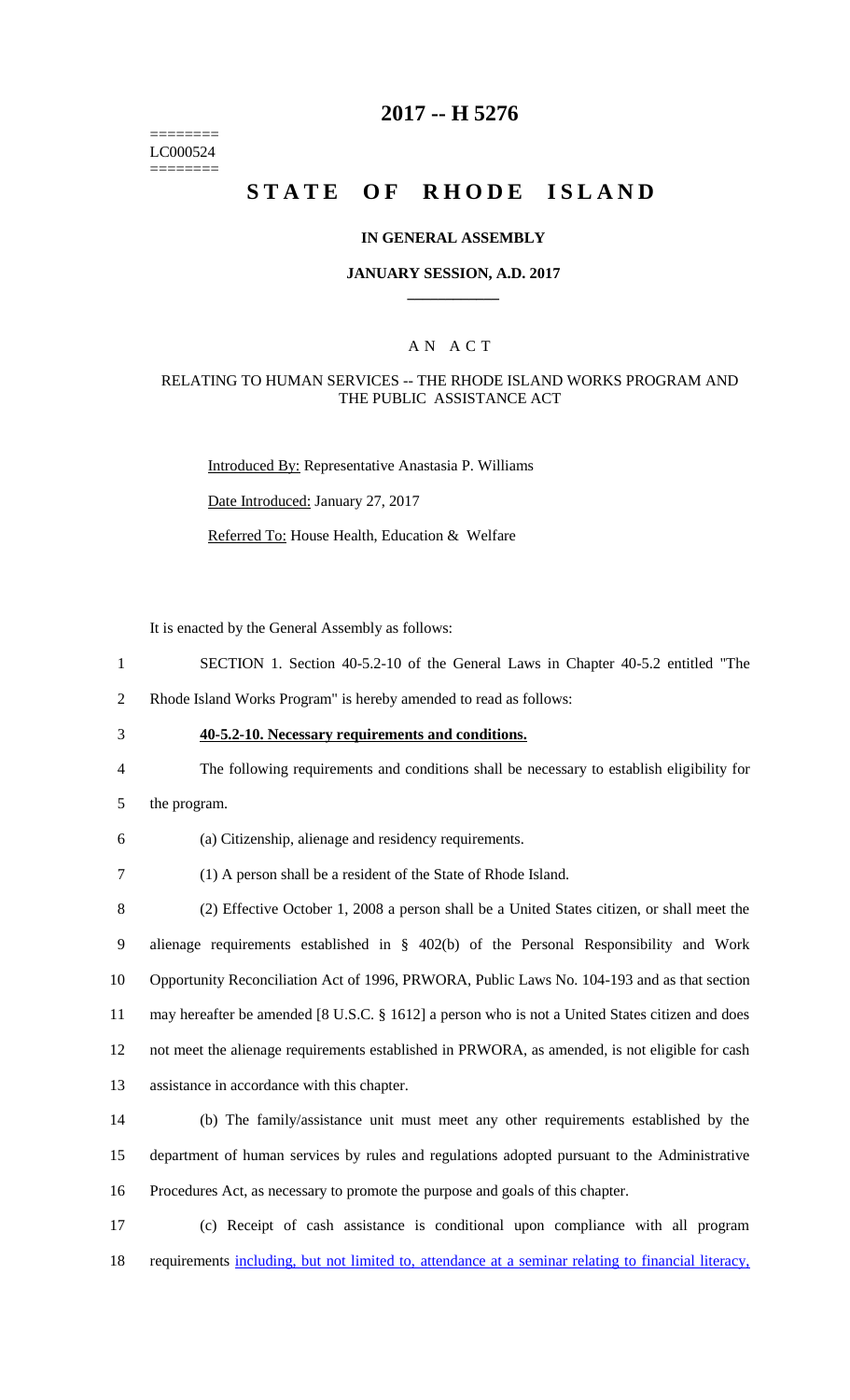developed and conducted by the department of human services.

 (d) All individuals domiciled in this state shall be exempt from the application of subdivision 115(d)(1)(A) of Public Law 104-193, the Personal Responsibility and Work Opportunity Reconciliation Act of 1996, PRWORA [21 U.S.C. § 862a] which makes any individual ineligible for certain state and federal assistance if that individual has been convicted under federal or state law of any offense which is classified as a felony by the law of the jurisdiction and which has as an element the possession, use, or distribution of a controlled substance as defined in § 102(6) of the Controlled Substances Act (21 U.S.C. § 802(6)).

(e) Individual employment plan as a condition of eligibility.

 (1) Following receipt of an application, the department of human services shall assess the financial conditions of the family, including the non-parent caretaker relative who is applying for cash assistance for himself or herself as well as for the minor child(ren),in the context of an eligibility determination. If a parent or non parent caretaker relative is unemployed or under- employed, the department shall conduct an initial assessment, taking into account: (A) the physical capacity, skills, education, work experience, health, safety, family responsibilities and place of residence of the individual; and (B) the child care and supportive services required by the applicant to avail himself or herself of employment opportunities and/or work readiness programs.

 (2) On the basis of such assessment, the department of human services and the department of labor and training, as appropriate, in consultation with the applicant, shall develop an individual employment plan for the family which requires the individual to participate in the intensive employment services. Intensive employment services shall be defined as the work 23 requirement activities in subsections  $40-5.2-12(g)$  and (i).

 (3) The director, or his/her designee, may assign a case manager to an applicant/participant, as appropriate.

 (4) The department of labor and training and the department of human services in conjunction with the participant shall develop a revised individual employment plan which shall identify employment objectives, taking into consideration factors above, and shall include a strategy for immediate employment and for preparing for, finding, and retaining employment consistent, to the extent practicable, with the individual's career objectives.

 (5) The individual employment plan must include the provision for the participant to engage in work requirements as outlined in § 40-5.2-12 of this chapter.

 (6) (A) The participant shall attend and participate immediately in intensive assessment and employment services as the first step in the individual employment plan, unless temporarily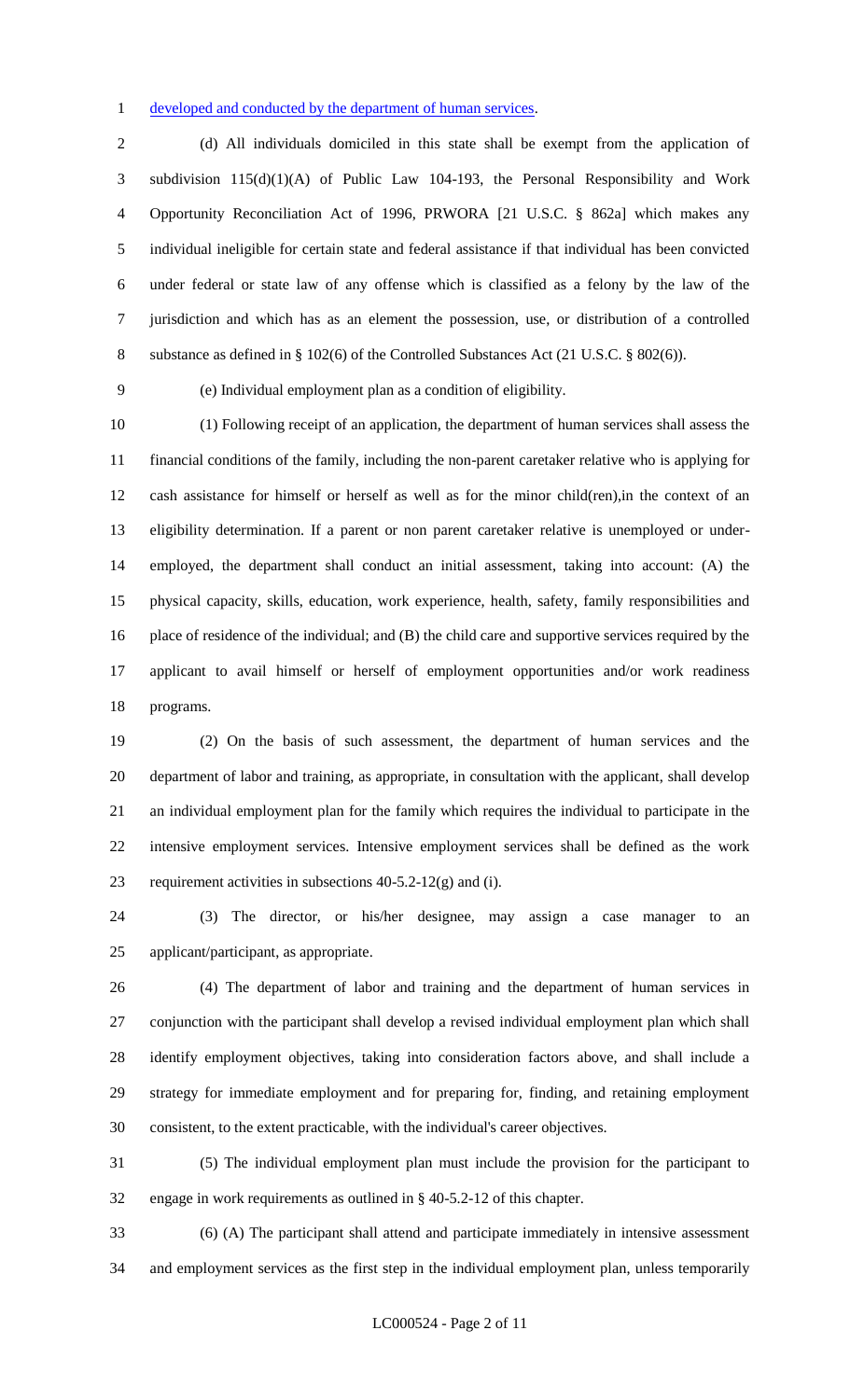exempt from this requirement in accordance with this chapter. Intensive assessment and employment services shall be defined as the work requirement activities in subsections 40-5.2-

12(g) and (i).

 (B) Parents under age twenty (20) without a high school diploma or General Equivalency Diploma (GED) shall be referred to special teen parent programs which will provide intensive services designed to assist teen parent to complete high school education or GED, and to continue approved work plan activities in accord with Works program requirements.

 (7) The applicant shall become a participant in accordance with this chapter at the time the individual employment plan is signed and entered into.

 (8) Applicants and participants of the Rhode Island Work Program shall agree to comply with the terms of the individual employment plan, and shall cooperate fully with the steps established in the individual employment plan, including the work requirements.

 (9) The department of human services has the authority under the chapter to require attendance by the applicant/participant, either at the department of human services or at the department of labor and training, at appointments deemed necessary for the purpose of having the applicant enter into and become eligible for assistance through the Rhode Island Work Program. Said appointments include, but are not limited to, the initial interview, orientation and assessment; job readiness and job search. Attendance is required as a condition of eligibility for cash assistance in accordance with rules and regulations established by the department.

 (10) As a condition of eligibility for assistance pursuant to this chapter, the applicant/participant shall be obligated to keep appointments, attend orientation meetings at the department of human services and/or the Rhode Island department of labor and training, participate in any initial assessments or appraisals and comply with all the terms of the individual employment plan in accordance with department of human service rules and regulations including, but not limited to, the seminar relating to financial literacy, as set forth in subsection 26 (c) of this section.

 (11) A participant, including a parent or non-parent caretaker relative included in the cash assistance payment, shall not voluntarily quit a job or refuse a job unless there is good cause as defined in this chapter or the department's rules and regulations.

 (12) A participant who voluntarily quits or refuses a job without good cause, as defined in subsection 40-5.2-12(l), while receiving cash assistance in accordance with this chapter, shall be sanctioned in accordance with rules and regulations promulgated by the department.

(f) Resources.

(1) The Family or assistance unit's countable resources shall be less than the allowable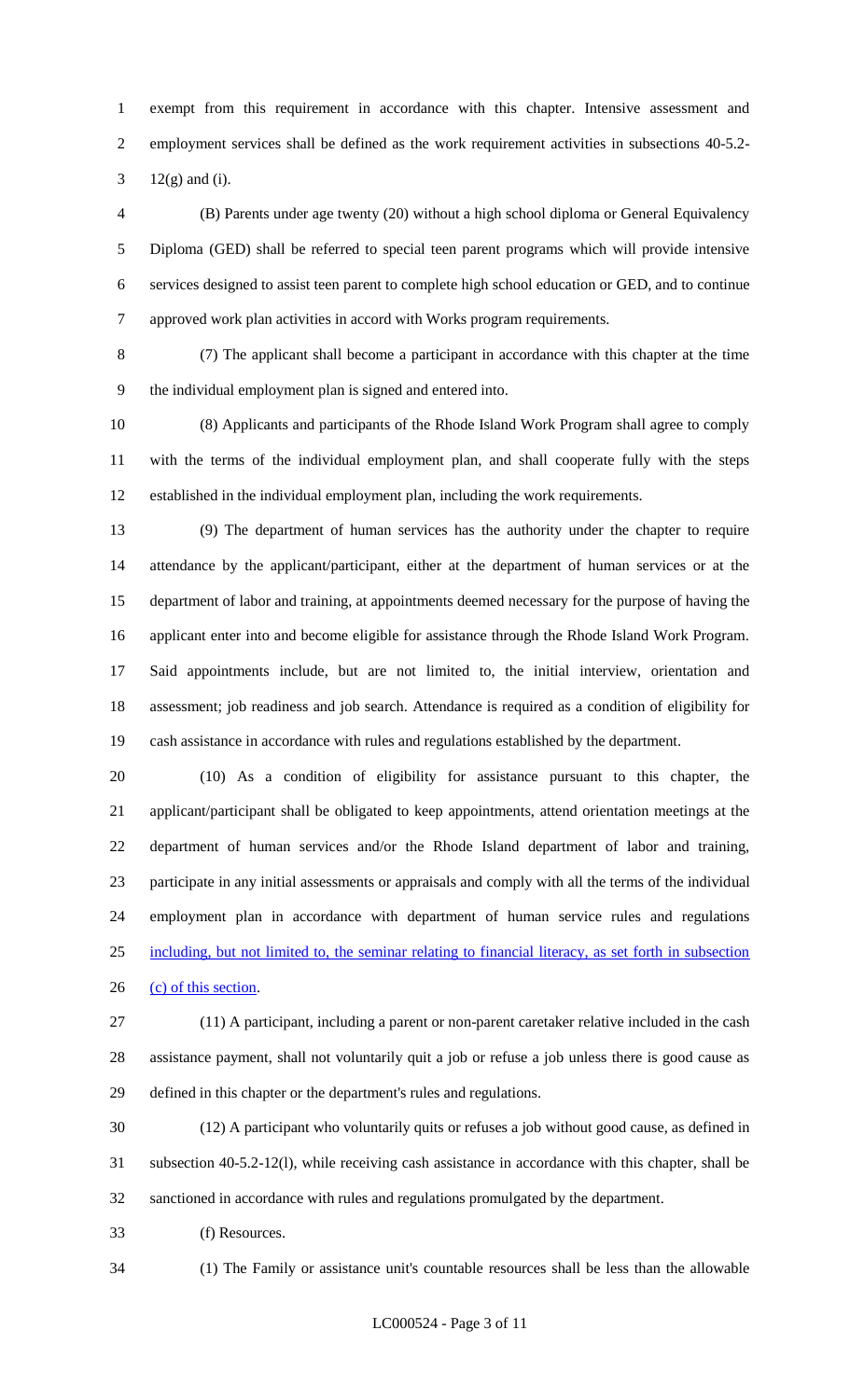resource limit established by the department in accordance with this chapter.

 (2) No family or assistance unit shall be eligible for assistance payments if the combined value of its available resources (reduced by any obligations or debts with respect to such resources) exceeds one thousand dollars (\$1,000).

 (3) For purposes of this subsection, the following shall not be counted as resources of the family/assistance unit in the determination of eligibility for the works program:

(A) The home owned and occupied by a child, parent, relative or other individual;

 (B) Real property owned by a husband and wife as tenants by the entirety, if the property is not the home of the family and if the spouse of the applicant refuses to sell his or her interest in the property;

 (C) Real property which the family is making a good faith effort to dispose of, however, any cash assistance payable to the family for any such period shall be conditioned upon such disposal of the real property within six (6) months of the date of application and any payments of assistance for that period shall (at the time of disposal) be considered overpayments to the extent that they would not have occurred at the beginning of the period for which the payments were made. All overpayments are debts subject to recovery in accordance with the provisions of the chapter;

 (D) Income producing property other than real estate including, but not limited to, equipment such as farm tools, carpenter's tools and vehicles used in the production of goods or Services which the department determines are necessary for the family to earn a living;

 (E) One vehicle for each adult household member, but not to exceed two (2) vehicles per household, and in addition, a vehicle used primarily for income producing purposes such as, but not limited to, a taxi, truck or fishing boat; a vehicle used as a family's home; a vehicle which annually produces income consistent with its fair market value, even if only used on a seasonal basis; a vehicle necessary to transport a family member with a disability where the vehicle is specially equipped to meet the specific needs of the person with a disability or if the vehicle is a special type of vehicle that makes it possible to transport the person with a disability;

 (F) Household furnishings and appliances, clothing, personal effects and keepsakes of limited value;

 (G) Burial plots (one for each child, relative, and other individual in the assistance unit), and funeral arrangements;

 (H) For the month of receipt and the following month, any refund of federal income taxes made to the family by reason of § 32 of the Internal Revenue Code of 1986, 26 U.S.C. § 32 (relating to earned income tax credit), and any payment made to the family by an employer under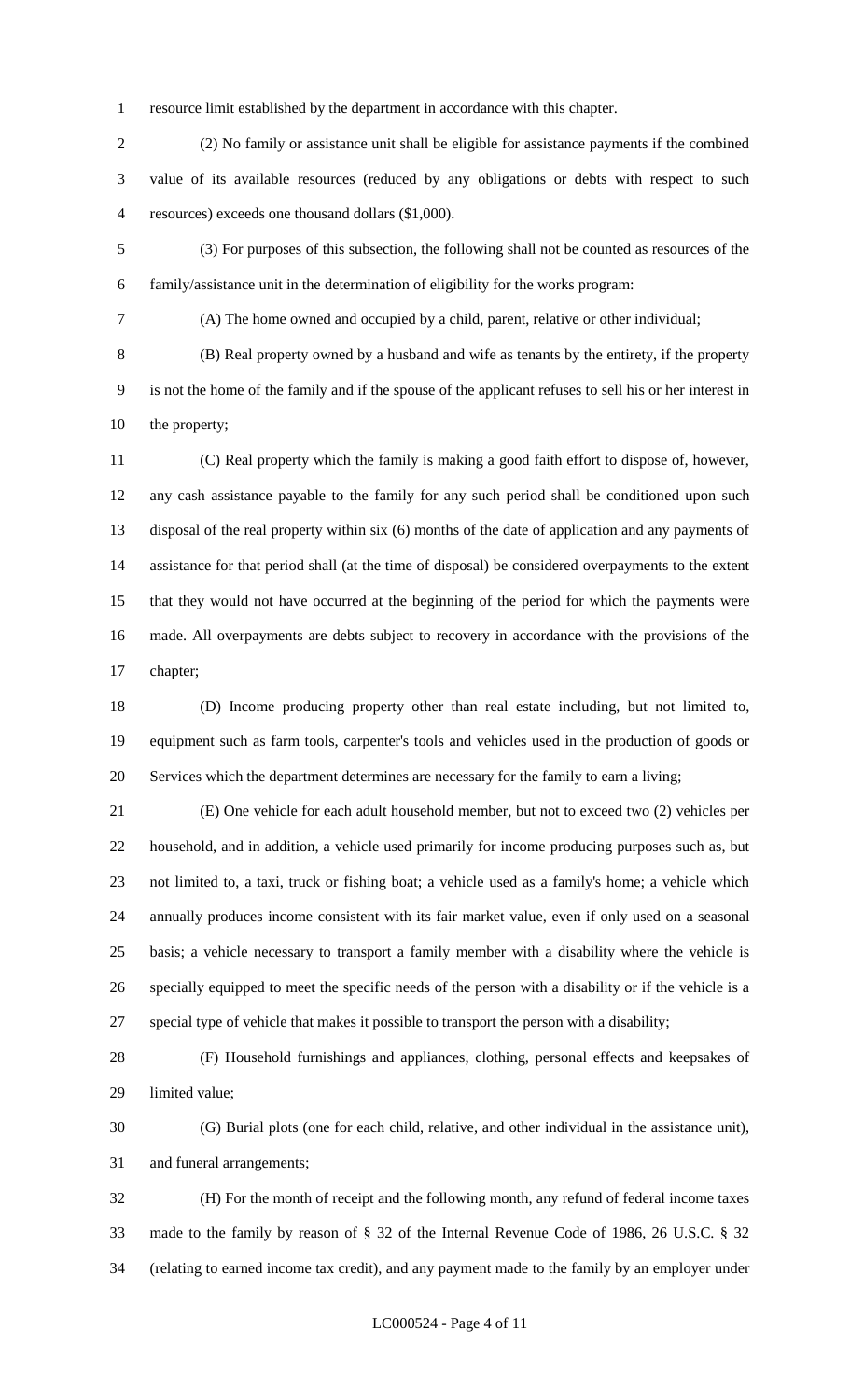§ 3507 of the Internal Revenue Code of 1986, 26 U.S.C. § 3507 (relating to advance payment of such earned income credit);

 (I) The resources of any family member receiving supplementary security income assistance under the Social Security Act, 42 U.S.C. § 301 et seq.

(g) Income.

 (1) Except as otherwise provided for herein, in determining eligibility for and the amount of cash assistance to which a family is entitled under this chapter, the income of a family includes all of the money, goods, and services received or actually available to any member of the family.

 (2) In determining the eligibility for and the amount of cash assistance to which a family/assistance unit is entitled under this chapter, income in any month shall not include the first one hundred seventy dollars (\$170) of gross earnings plus fifty percent (50%) of the gross earnings of the family in excess of one hundred seventy dollars (\$170) earned during the month.

(3) The income of a family shall not include:

 (A) The first fifty dollars (\$50.00) in child support received in any month from each non- custodial parent of a child plus any arrearages in child support (to the extent of the first fifty dollars (\$50.00) per month multiplied by the number of months in which the support has been in arrears) which are paid in any month by a non-custodial parent of a child;

(B) Earned income of any child;

 (C) Income received by a family member who is receiving supplemental security income (SSI) assistance under Title XVI of the Social Security Act, 42 U.S.C. § 1381 et seq.;

 (D) The value of assistance provided by state or federal government or private agencies to meet nutritional needs, including: value of USDA donated foods; value of supplemental food assistance received under the Child Nutrition Act of 1966, as amended and the special food service program for children under Title VII, nutrition program for the elderly, of the Older Americans Act of 1965 as amended, and the value of food stamps;

 (E) Value of certain assistance provided to undergraduate students, including any grant or loan for an undergraduate student for educational purposes made or insured under any loan program administered by the U.S. Commissioner of Education (or the Rhode Island board of governors for higher education or the Rhode Island higher educational assistance authority);

(F) Foster Care Payments;

 (G) Home energy assistance funded by state or federal government or by a nonprofit organization;

 (H) Payments for supportive services or reimbursement of out-of-pocket expenses made to foster grandparents, senior health aides or senior companions and to persons serving in SCORE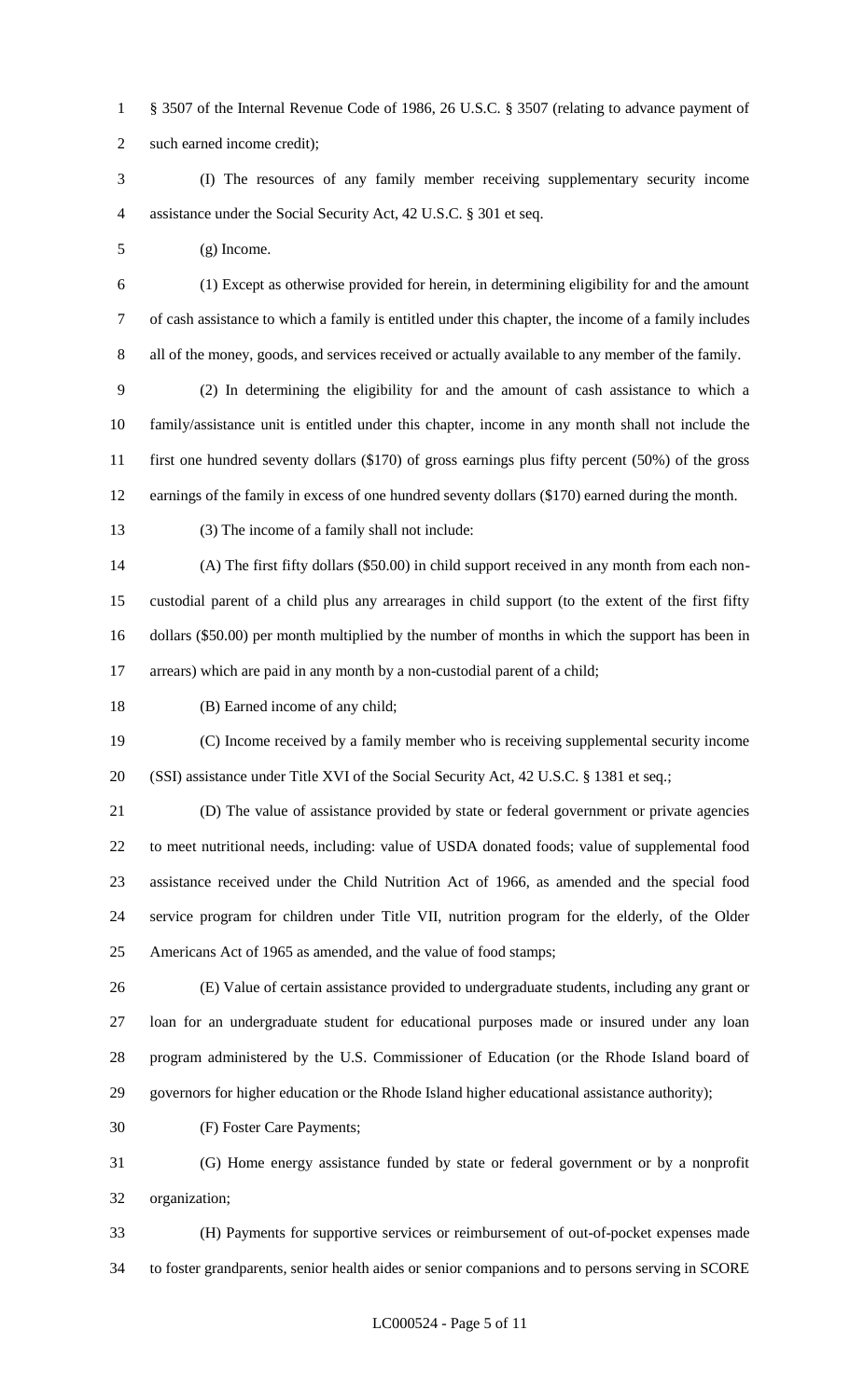- and ACE and any other program under Title II and Title III of the Domestic Volunteer Service Act of 1973, 42 U.S.C. § 5000 et seq.;
- (I) Payments to volunteers under AmeriCorps VISTA as defined in the department's rules and regulations;

 (J) Certain payments to native Americans; payments distributed per capita to, or held in trust for, members of any Indian Tribe under P.L. 92-254, 25 U.S.C. § 1261 et seq., P.L. 93-134, 25 U.S.C. § 1401 et seq., or P.L. 94-540; receipts distributed to members of certain Indian tribes which are referred to in § 5 of P.L. 94-114, 25 U.S.C. § 459d, that became effective October 17, 1975;

(K) Refund from the federal and state earned income tax credit;

 (L) The value of any state, local, or federal government rent or housing subsidy, provided that this exclusion shall not limit the reduction in benefits provided for in the payment standard section of this chapter.

 (4) The receipt of a lump sum of income shall affect participants for cash assistance in accordance with rules and regulations promulgated by the department.

(h) Time limit on the receipt of cash assistance.

 (1) No cash assistance shall be provided, pursuant to this chapter, to a family or assistance unit which includes an adult member who has received cash assistance, either for him/herself or on behalf of his/her children, for a total of twenty-four (24) months, (whether or not consecutive) within any sixty (60) continuous months after July 1, 2008 to include any time receiving any type of cash assistance in any other state or territory of the United States of America as defined herein. Provided further, in no circumstances other than provided for in section (3) below with respect to certain minor children, shall cash assistance be provided pursuant to this chapter to a family or assistance unit which includes an adult member who has received cash assistance for a total of a lifetime limit of forty-eight (48) months.

 (2) Cash benefits received by a minor dependent child shall not be counted toward their lifetime time limit for receiving benefits under this chapter should that minor child apply for cash benefits as an adult.

 (3) Certain minor children not subject to time limit. This section regarding the lifetime time limit for the receipt of cash assistance, shall not apply only in the instances of a minor child(ren) living with a parent who receives SSI benefits and a minor child(ren) living with a responsible adult non-parent caretaker relative who is not in the case assistance payment.

 (4) Receipt of family cash assistance in any other state or territory of the United States of America shall be determined by the department of human services and shall include family cash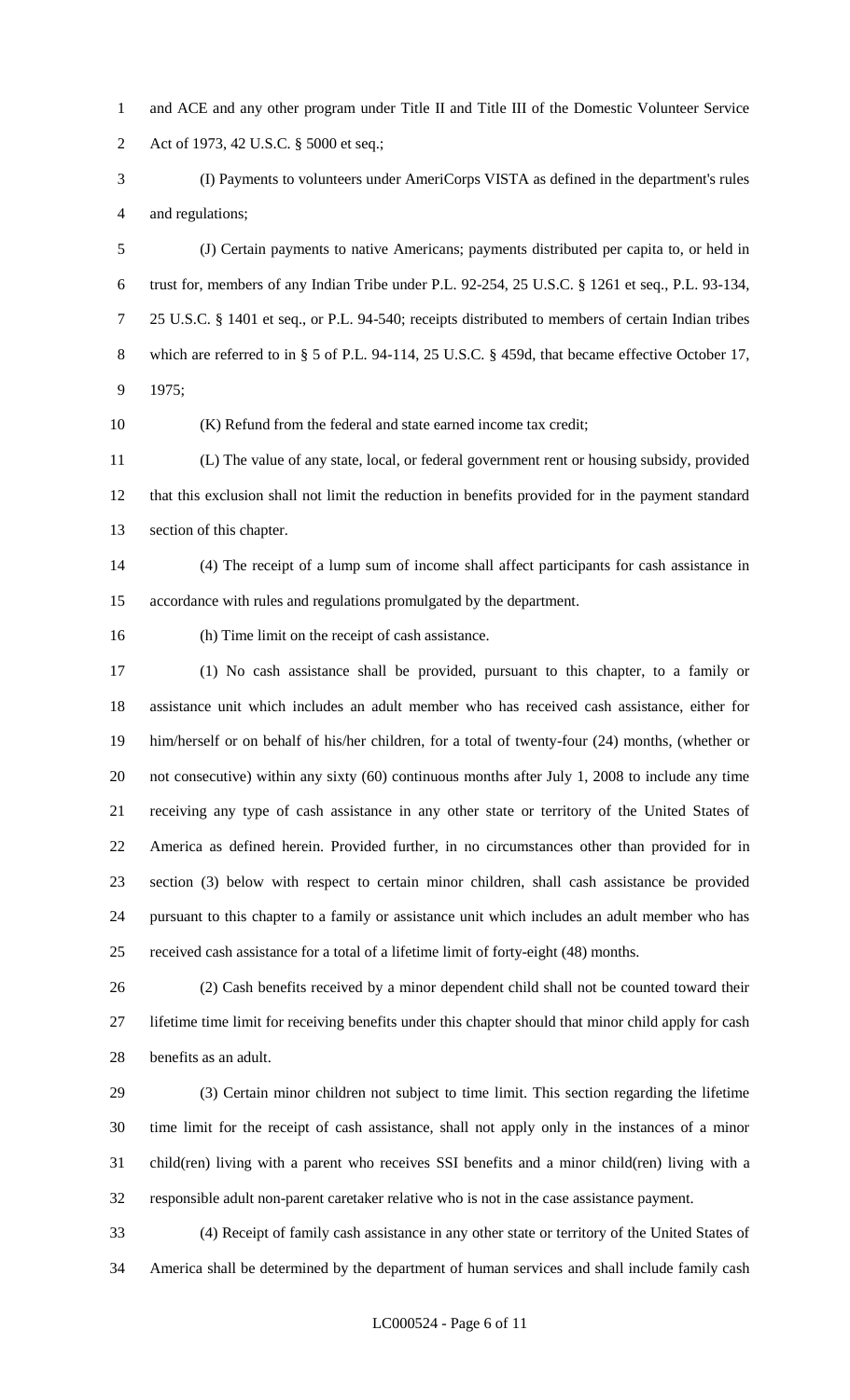assistance funded in whole or in part by Temporary Assistance for Needy Families (TANF) funds [Title IV-A of the Federal Social Security Act 42 U.S.C. § 601 et seq.] and/or family cash assistance provided under a program similar to the Rhode Island Families Work and Opportunity Program or the federal TANF program.

 (5) (A) The department of human service shall mail a notice to each assistance unit when the assistance unit has six (6) months of cash assistance remaining and each month thereafter until the time limit has expired. The notice must be developed by the department of human services and must contain information about the lifetime time limit. the number of months the participant has remaining, the hardship extension policy, the availability of a post-employment- and-closure bonus, and any other information pertinent to a family or an assistance unit nearing either the twenty-four (24) month or forty-eight (48) month lifetime time limit.

 (B) For applicants who have less than six (6) months remaining in either the twenty-four (24) month or forty-eight (48) month lifetime time limit because the family or assistance unit previously received cash assistance in Rhode Island or in another state, the department shall notify the applicant of the number of months remaining when the application is approved and begin the process required in paragraph (A) above.

 (6) If a cash assistance recipient family closed pursuant to Rhode Island's Temporary Assistance for Needy Families Program, (federal TANF described in Title IV A of the Federal Social Security Act, 42 U.S.C. 601 et seq.) formerly entitled the Rhode Island Family Independence Program, more specifically under subdivision 40-5.1-9(2)(c), due to sanction because of failure to comply with the cash assistance program requirements; and that recipients family received forty-eight (48) months of cash benefits in accordance with the Family Independence Program, than that recipient family is not able to receive further cash assistance for his/her family, under this chapter, except under hardship exceptions.

 (7) The months of state or federally funded cash assistance received by a recipient family since May 1, 1997 under Rhode Island's Temporary Assistance for Needy Families Program, (federal TANF described in Title IV A of the Federal Social Security Act, 42 U.S.C. § 601 et seq.) formerly entitled the Rhode Island Family Independence Program, shall be countable toward the time limited cash assistance described in this chapter.

(i) Time limit on the receipt of cash assistance.

 (1) (A) No cash assistance shall be provided, pursuant to this chapter, to a family assistance unit in which an adult member has received cash assistance for a total of sixty (60) months (whether or not consecutive) to include any time receiving any type of cash assistance in any other state or territory of the United States as defined herein effective August 1, 2008.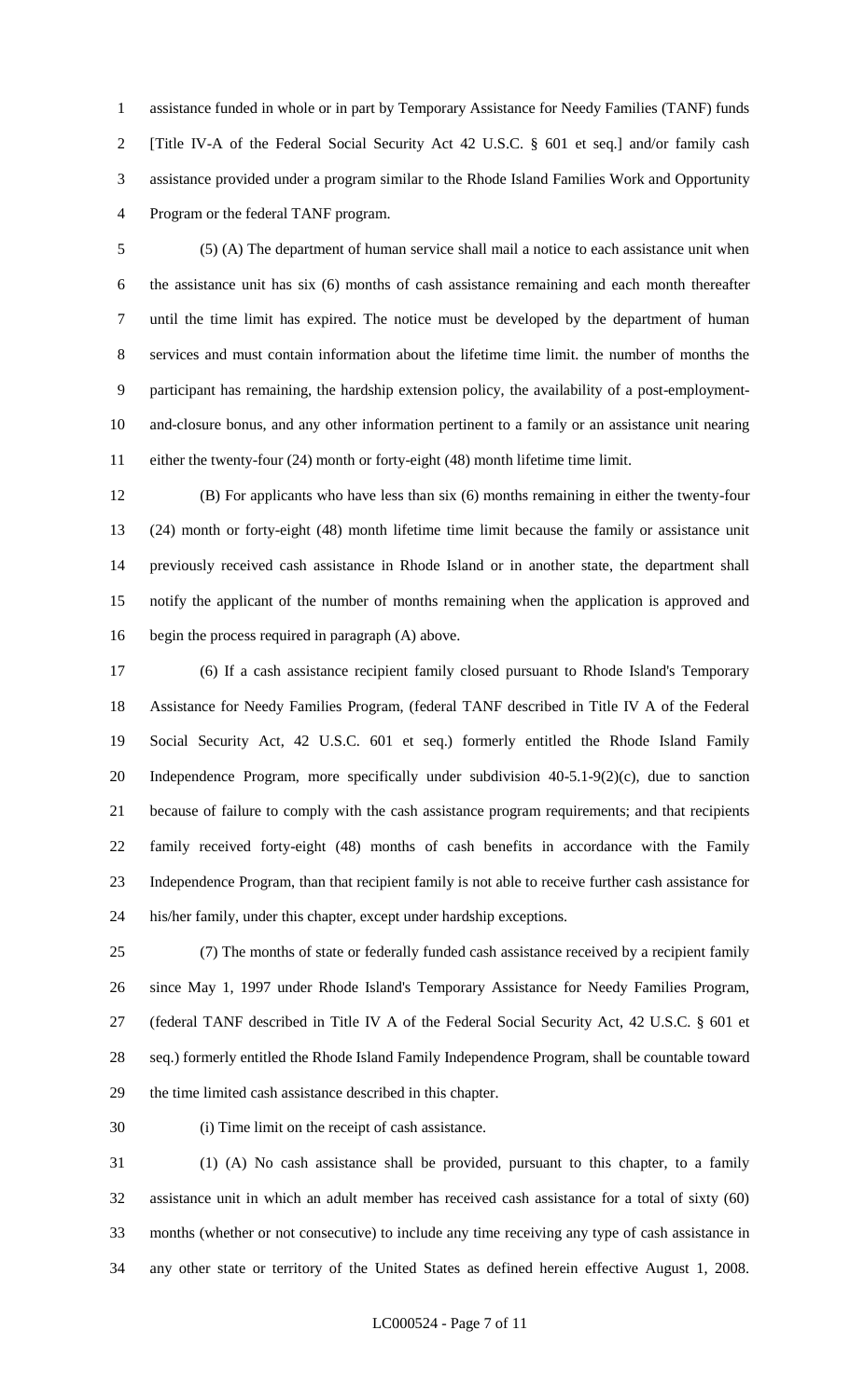Provided further, that no cash assistance shall be provided to a family in which an adult member 2 has received assistance for twenty-four (24) consecutive months unless the adult member has a rehabilitation employment plan as provided in subsection 40-5.2-12(g)(5).

 (B) Effective August 1, 2008 no cash assistance shall be provided pursuant to this chapter to a family in which a child has received cash assistance for a total of sixty (60) months (whether or not consecutive) if the parent is ineligible for assistance under this chapter pursuant to subdivision 40-5.2(a) (2) to include any time received any type of cash assistance in any other state or territory of the United States as defined herein.

(j) Hardship Exceptions.

 (1) The department may extend an assistance unit's or family's cash assistance beyond the time limit, by reason of hardship; provided, however, that the number of such families to be exempted by the department with respect to their time limit under this subsection shall not exceed twenty percent (20%) of the average monthly number of families to which assistance is provided for under this chapter in a fiscal year; provided, however, that to the extent now or hereafter permitted by federal law, any waiver granted under § 40-5.2-35, for domestic violence, shall not be counted in determining the twenty percent (20%) maximum under this section.

 (2) Parents who receive extensions to the time limit due to hardship must have and comply with employment plans designed to remove or ameliorate the conditions that warranted the extension.

(k) Parents under eighteen (18) years of age.

 (1) A family consisting of a parent who is under the age of eighteen (18), and who has never been married, and who has a child; or a family which consists of a woman under the age of eighteen (18) who is at least six (6) months pregnant, shall be eligible for cash assistance only if such family resides in the home of an adult parent, legal guardian or other adult relative. Such assistance shall be provided to the adult parent, legal guardian, or other adult relative on behalf of the individual and child unless otherwise authorized by the department.

 (2) This subsection shall not apply if the minor parent or pregnant minor has no parent, legal guardian or other adult relative who is living and/or whose whereabouts are unknown; or the department determines that the physical or emotional health or safety of the minor parent, or his or her child, or the pregnant minor, would be jeopardized if he or she was required to live in the same residence as his or her parent, legal guardian or other adult relative (refusal of a parent, legal guardian or other adult relative to allow the minor parent or his or her child, or a pregnant minor, to live in his or her home shall constitute a presumption that the health or safety would be so jeopardized); or the minor parent or pregnant minor has lived apart from his or her own parent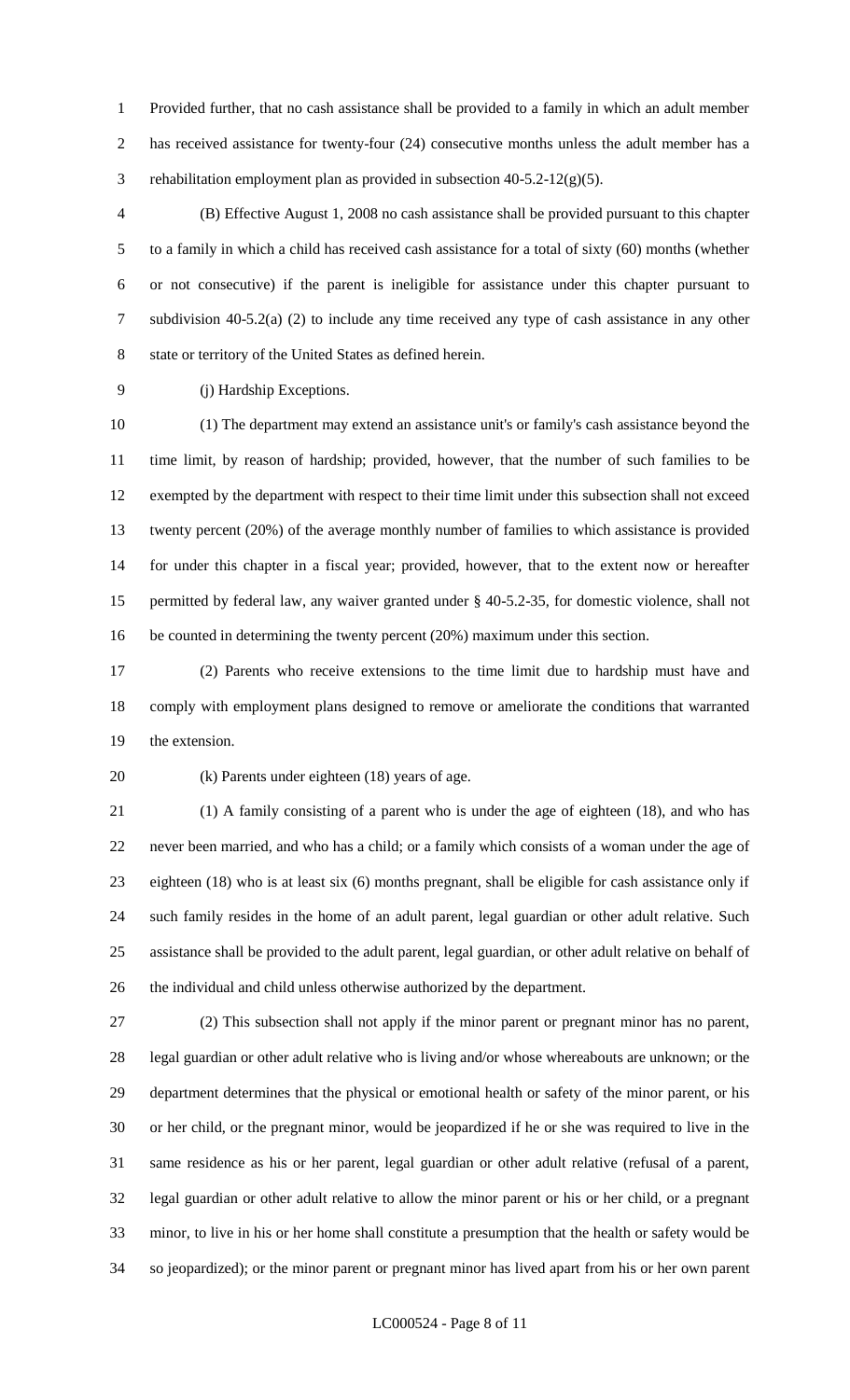or legal guardian for a period of at least one year before either the birth of any child to a minor parent or the onset of the pregnant minor's pregnancy; or there is good cause, under departmental regulations, for waiving the subsection; and the individual resides in supervised supportive living arrangement to the extent available.

 (3) For purposes of this section "supervised supportive living arrangement" means an arrangement which requires minor parents to enroll and make satisfactory progress in a program leading to a high school diploma or a general education development certificate, and requires minor parents to participate in the adolescent parenting program designated by the department, to the extent the program is available; and provides rules and regulations which ensure regular adult supervision.

 (l) Assignment and Cooperation. As a condition of eligibility for cash and medical assistance under this chapter, each adult member, parent or caretaker relative of the family/assistance unit must:

 (1) Assign to the state any rights to support for children within the family from any person which the family member has at the time the assignment is executed or may have while receiving assistance under this chapter;

 (2) Consent to and cooperate with the state in establishing the paternity and in establishing and/or enforcing child support and medical support orders for all children in the family or assistance unit in accordance with Title 15 of the general laws, as amended, unless the parent or caretaker relative is found to have good cause for refusing to comply with the requirements of this subsection.

 (3) Absent good cause, as defined by the department of human services through the rule making process, for refusing to comply with the requirements of (1) and (2) above, cash assistance to the family shall be reduced by twenty-five percent (25%) until the adult member of the family who has refused to comply with the requirements of this subsection consents to and cooperates with the state in accordance with the requirements of this subsection.

 (4) As a condition of eligibility for cash and medical assistance under this chapter, each adult member, parent or caretaker relative of the family/assistance unit must consent to and cooperate with the state in identifying and providing information to assist the state in pursuing any third-party who may be liable to pay for care and services under Title XIX of the Social Security Act, 42 U.S.C. § 1396 et seq.

 SECTION 2. Section 40-6-6 of the General Laws in Chapter 40-6 entitled "Public Assistance Act" is hereby amended to read as follows:

**40-6-6. Authorization to pay assistance.**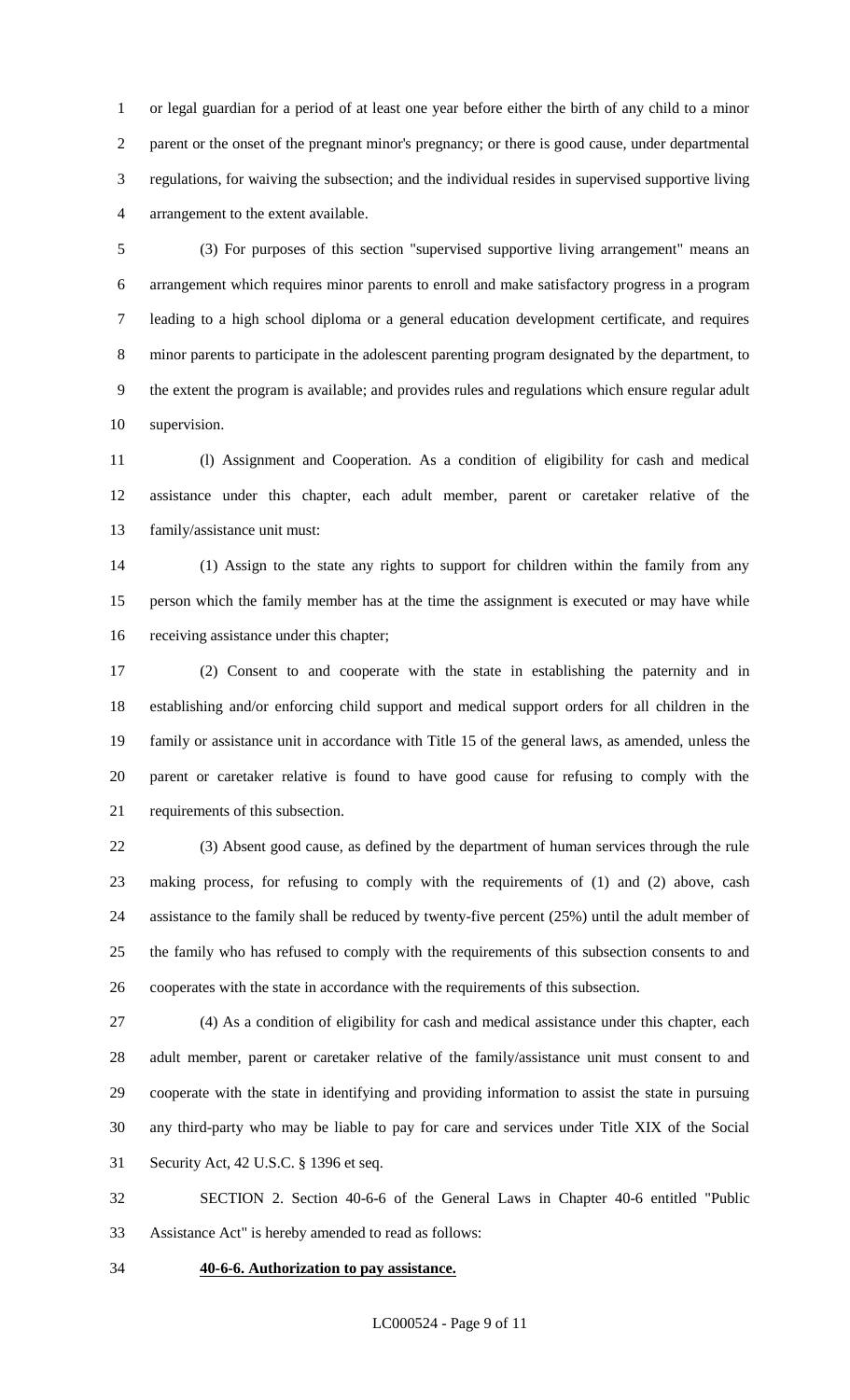(a) Authorization to pay all forms of assistance specified in this chapter shall be made by representatives of the department, and the state controller is hereby authorized and directed to draw his or her orders upon the general treasurer for payments upon receipt by him or her of proper vouchers approved by the department.

- 5 (b) Within forty-five (45) days of the date of receipt of assistance benefits, the recipient 6 shall attend a seminar relating to financial literacy developed and conducted by the department to 7 educate the recipient in financial management. 8 (c) All persons currently receiving assistance/benefits shall, as a requirement of any 9 request for extension, hardship or recertification, attend a seminar relating to financial literacy 10 developed and conducted by the department to educate the recipient in financial management 11 within forty-five (45) days of the date of any such request. In the event the recipient does not 12 attend and complete this seminar, the recipient shall have any assistance/benefits awarded as a 13 result of any extension, hardship and/or recertification reduced at the rate of ten percent (10%) 14 after the forty-five (45) days until the completion of the seminar. 15 SECTION 3. This act shall take effect on January 1, 2018, and shall apply to those
- 16 individuals seeking financial assistance on or after January 1, 2018.

======== LC000524 ========